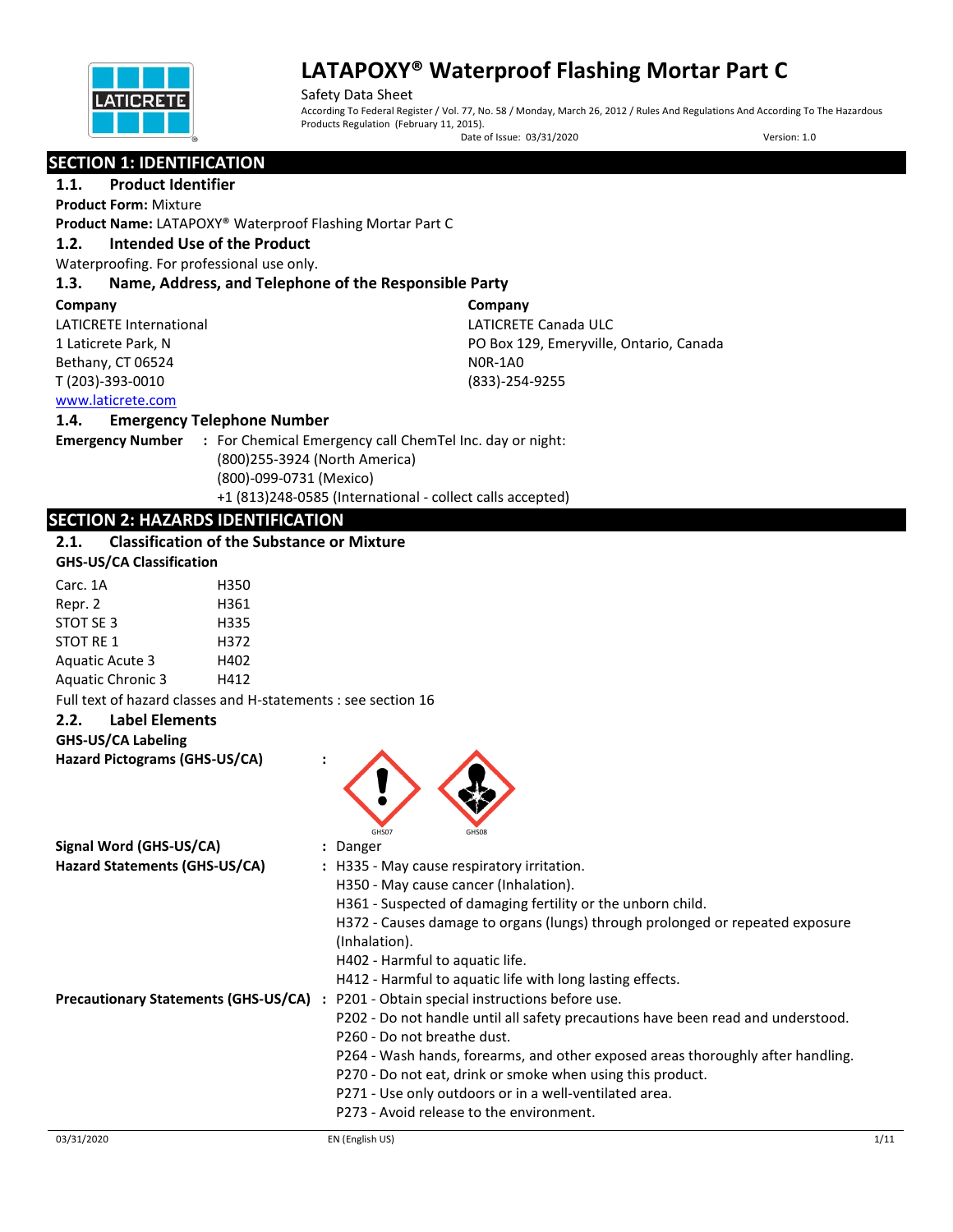Safety Data Sheet

According To Federal Register / Vol. 77, No. 58 / Monday, March 26, 2012 / Rules And Regulations And According To The Hazardous Products Regulation (February 11, 2015).

P280 - Wear protective gloves, protective clothing, and eye protection. P304+P340 - IF INHALED: Remove person to fresh air and keep comfortable for breathing.

P308+P313 - If exposed or concerned: Get medical advice/attention.

P312 - Call a POISON CENTER or doctor if you feel unwell.

P314 - Get medical advice/attention if you feel unwell.

P403+P233 - Store in a well-ventilated place. Keep container tightly closed.

P405 - Store locked up.

P501 - Dispose of contents/container in accordance with local, regional, national, territorial, provincial, and international regulations.

#### **2.3. Other Hazards**

Exposure may aggravate pre-existing eye, skin, or respiratory conditions.

#### **2.4. Unknown Acute Toxicity (GHS-US/CA)**

No data available

#### **SECTION 3: COMPOSITION/INFORMATION ON INGREDIENTS**

#### **3.1. Substance**

Not applicable

#### **3.2. Mixture**

| <b>Name</b>                           | <b>Product Identifier</b> | $%$ $*$      | <b>GHS Ingredient Classification</b> |
|---------------------------------------|---------------------------|--------------|--------------------------------------|
| Quartz                                | (CAS-No.) 14808-60-7      | $80 - 100$   | Carc. 1A, H350                       |
|                                       |                           |              | STOT SE 3, H335                      |
|                                       |                           |              | <b>STOT RE 1, H372</b>               |
| Titanium dioxide                      | (CAS-No.) 13463-67-7      | $3.6 - 4$    | Carc. 2, H351                        |
| Carbonic acid, calcium salt (1:1)     | (CAS-No.) 471-34-1        | $1.8 - 1.94$ | Not classified                       |
| Carbon black                          | (CAS-No.) 1333-86-4       | $0.05 - 0.5$ | Comb. Dust                           |
| Extracts, petroleum, heavy paraffinic | (CAS-No.) 64742-04-7      | $0.2 - 0.5$  | Carc. 1B, H350                       |
| distillate solvent                    |                           |              | Repr. 2, H361                        |
|                                       |                           |              | STOT RE 1, H372                      |
|                                       |                           |              | Aquatic Acute 2, H401                |
| Stearic acid                          | (CAS-No.) 57-11-4         | $0.06 - 0.2$ | Comb. Dust                           |

Full text of H-phrases: see section 16

\*Percentages are listed in weight by weight percentage (w/w%) for liquid and solid ingredients. Gas ingredients are listed in volume by volume percentage (v/v%).

\*\* The actual concentration of ingredient(s) is withheld as a trade secret in accordance with the Hazardous Products Regulations (HPR) SOR/2015-17 and 29 CFR 1910.1200.

#### **SECTION 4: FIRST AID MEASURES**

#### **4.1. Description of First-aid Measures**

**General:** Never give anything by mouth to an unconscious person. If you feel unwell, seek medical advice (show the label where possible).

**Inhalation:** When symptoms occur: go into open air and ventilate suspected area. Obtain medical attention if breathing difficulty persists.

**Skin Contact:** Remove contaminated clothing. Drench affected area with water for at least 15 minutes. If exposed or concerned: Get medical advice/attention.

**Eye Contact:** Rinse cautiously with water for at least 5 minutes. Remove contact lenses, if present and easy to do. Continue rinsing. Obtain medical attention if irritation develops or persists.

**Ingestion:** Rinse mouth. Do NOT induce vomiting. Obtain medical attention.

#### **4.2. Most Important Symptoms and Effects Both Acute and Delayed**

**General:** May cause respiratory irritation. May cause cancer (Inhalation). Suspected of damaging fertility or the unborn child. Causes damage to organs (lungs) through prolonged or repeated exposure (Inhalation).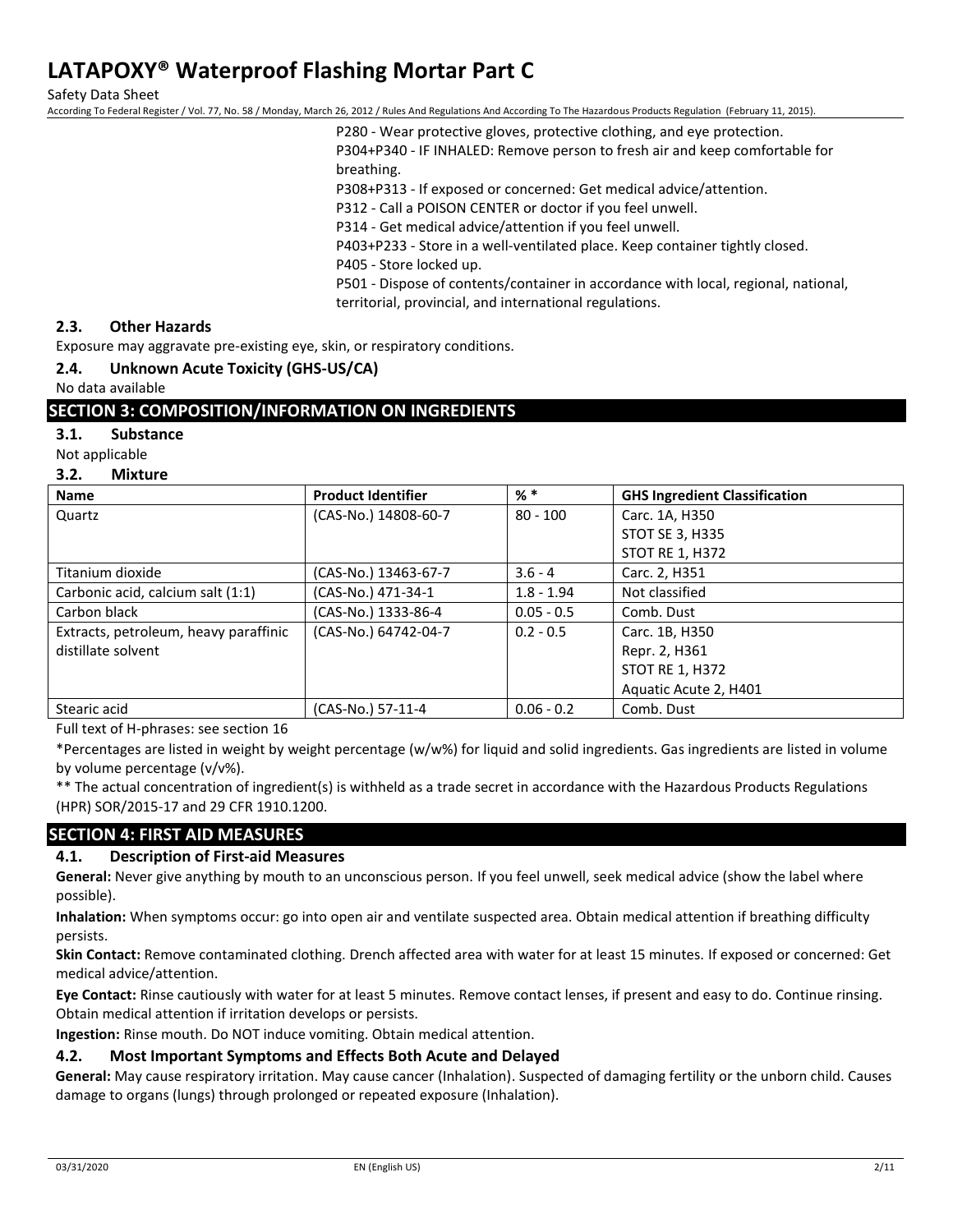#### Safety Data Sheet

According To Federal Register / Vol. 77, No. 58 / Monday, March 26, 2012 / Rules And Regulations And According To The Hazardous Products Regulation (February 11, 2015).

**Inhalation:** Irritation of the respiratory tract and the other mucous membranes. The three types of silicosis include: 1) Simple chronic silicosis – which results from long-term exposure (more than 20 years) to low amounts of respirable crystalline silica. Nodules of chronic inflammation and scarring provoked by the respirable crystalline silica form in the lungs and chest lymph nodes. This disease may feature breathlessness and may resemble chronic obstructive pulmonary disease (COPD); 2) Accelerated silicosis – occurs after exposure to larger amounts of respirable crystalline silica over a shorter period of time (5-15 years); 3) Acute silicosis – results from short-term exposure to very large amounts of respirable crystalline silica. The lungs become very inflamed and may fill with fluid, causing severe shortness of breath and low blood oxygen levels. Inflammation, scarring, and symptoms progress faster in accelerated silicosis than in simple silicosis. Progressive massive fibrosis may occur in simple or accelerated silicosis, but is more common in the accelerated form. Progressive massive fibrosis results from severe scarring and leads to the destruction of normal lung structures.

**Skin Contact:** Prolonged exposure may cause skin irritation.

**Eye Contact:** May cause slight irritation to eyes.

**Ingestion:** Ingestion may cause adverse effects.

**Chronic Symptoms:** Causes damage to organs (lungs) through prolonged or repeated exposure (Inhalation). Suspected of damaging fertility or the unborn child. Some studies show that exposure to respirable crystalline silica (without silicosis) or that the disease silicosis may be associated with the increased incidence of several autoimmune disorders such as scleroderma (thickening of the skin), systemic lupus erythematosus, rheumatoid arthritis and diseases affecting the kidneys. Silicosis increases the risk of tuberculosis. Some studies show an increased incidence of chronic kidney disease and end-stage renal disease in workers exposed to respirable crystalline silica. May cause cancer by inhalation. Repeated or prolonged exposure to titanium dioxide dust via inhalation is suspected of causing cancer of the respiratory tract. Carbon black is classified under the IARC as 2B, "possibly carcinogenic to humans" and under ACGIH as A3 "confirmed animal carcinogen with unknown relevance to humans".

#### **4.3. Indication of Any Immediate Medical Attention and Special Treatment Needed**

If exposed or concerned, get medical advice and attention. If medical advice is needed, have product container or label at hand.

### **SECTION 5: FIRE-FIGHTING MEASURES**

### **5.1. Extinguishing Media**

**Suitable Extinguishing Media:** Water spray, fog, carbon dioxide (CO2), alcohol-resistant foam, or dry chemical.

**Unsuitable Extinguishing Media:** Do not use a heavy water stream. Use of heavy stream of water may spread fire.

### **5.2. Special Hazards Arising From the Substance or Mixture**

**Fire Hazard:** Not considered flammable but may burn at high temperatures.

**Explosion Hazard:** Product is not explosive.

**Reactivity:** Quartz (silica) will dissolve in hydroflouric acid producing a corrosive gas, silicon tetrafluoride.

#### **5.3. Advice for Firefighters**

**Precautionary Measures Fire:** Exercise caution when fighting any chemical fire.

**Firefighting Instructions:** Use water spray or fog for cooling exposed containers.

**Protection During Firefighting:** Do not enter fire area without proper protective equipment, including respiratory protection. **Hazardous Combustion Products**: Carbon oxides (CO, CO2). Nitrous fumes. Crystalline silica exists in several forms, the most common of which is quartz. If crystalline silica (quartz) is heated to more than 870°C (1598 °F), it can change to a form of crystalline silica known as trydimite, and if crystalline silica (quartz) is heated to more than 1470°C (2678 °F), it can change to a form of

crystalline silica known as cristobalite. The OSHA PEL for crystalline silica as trydimite and cristobalite is one-half of the OSHA PEL for crystalline silica (quartz).

**Other Information:** Do not allow run-off from fire fighting to enter drains or water courses.

#### **5.4. Reference to Other Sections**

Refer to Section 9 for flammability properties.

### **SECTION 6: ACCIDENTAL RELEASE MEASURES**

#### **6.1. Personal Precautions, Protective Equipment and Emergency Procedures**

**General Measures:** Do not breathe dust. Do not get in eyes, on skin, or on clothing. Do not handle until all safety precautions have been read and understood.

#### **6.1.1. For Non-Emergency Personnel**

**Protective Equipment:** Use appropriate personal protective equipment (PPE).

**Emergency Procedures:** Evacuate unnecessary personnel.

#### **6.1.2. For Emergency Personnel**

**Protective Equipment:** Equip cleanup crew with proper protection.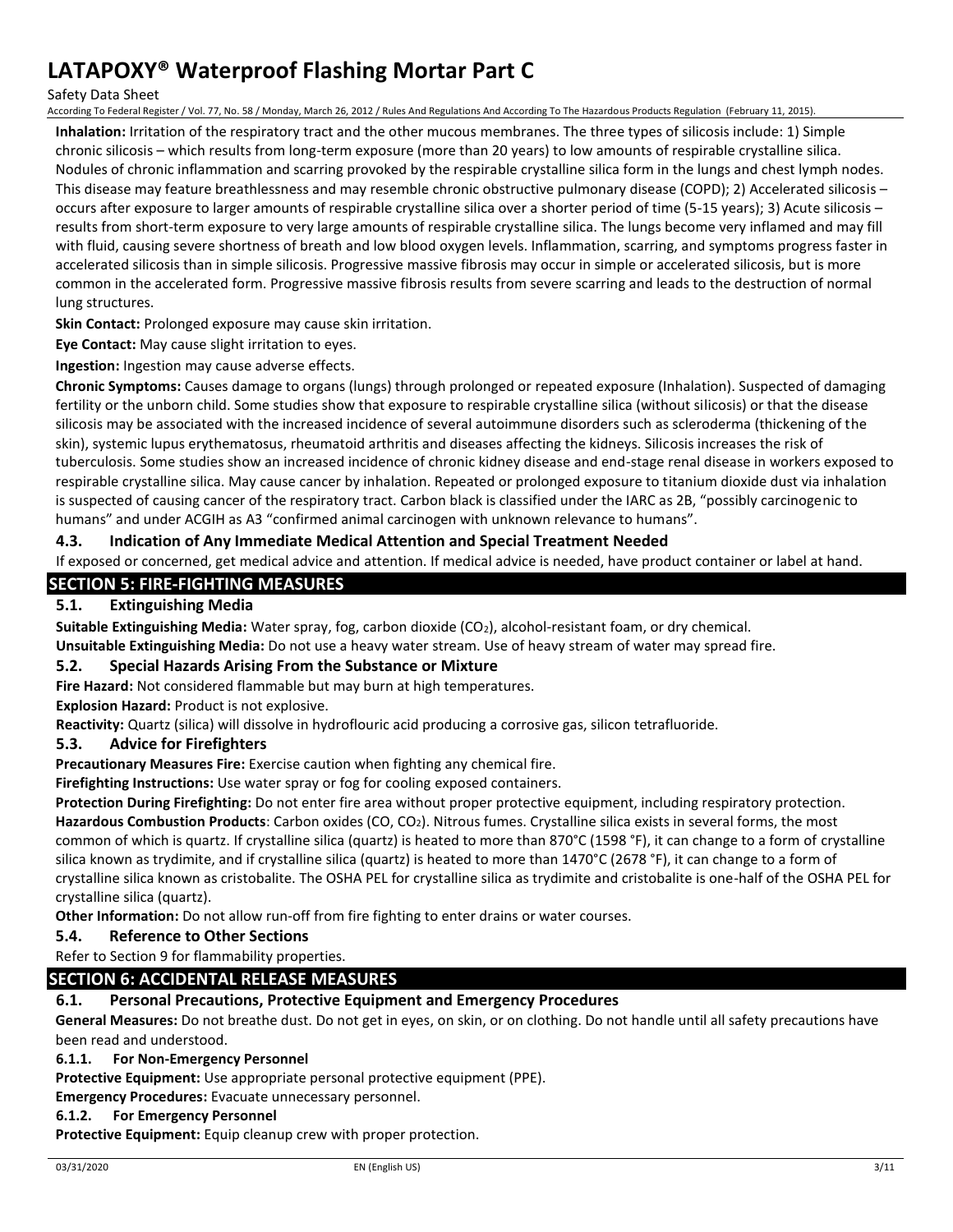Safety Data Sheet

According To Federal Register / Vol. 77, No. 58 / Monday, March 26, 2012 / Rules And Regulations And According To The Hazardous Products Regulation (February 11, 2015).

**Emergency Procedures:** Upon arrival at the scene, a first responder is expected to recognize the presence of dangerous goods, protect oneself and the public, secure the area, and call for the assistance of trained personnel as soon as conditions permit. Ventilate area.

### **6.2. Environmental Precautions**

Prevent entry to sewers and public waters. Avoid release to the environment.

#### **6.3. Methods and Materials for Containment and Cleaning Up**

**For Containment:** Contain solid spills with appropriate barriers and prevent migration and entry into sewers or streams.

**Methods for Cleaning Up:** Clean up spills immediately and dispose of waste safely. Recover the product by vacuuming, shoveling or sweeping. Transfer spilled material to a suitable container for disposal. Contact competent authorities after a spill.

### **6.4. Reference to Other Sections**

See Section 8 for exposure controls and personal protection and Section 13 for disposal considerations.

### **SECTION 7: HANDLING AND STORAGE**

### **7.1. Precautions for Safe Handling**

**Precautions for Safe Handling:** Wash hands and other exposed areas with mild soap and water before eating, drinking or smoking and when leaving work. Avoid contact with eyes, skin and clothing. Obtain special instructions before use. Do not handle until all safety precautions have been read and understood. Do not breathe dust. Do not get in eyes, on skin, or on clothing. Do NOT breathe (dust, vapor, mist, gas).

**Hygiene Measures:** Handle in accordance with good industrial hygiene and safety procedures.

### **7.2. Conditions for Safe Storage, Including Any Incompatibilities**

**Technical Measures:** Comply with applicable regulations.

**Storage Conditions:** Keep container closed when not in use. Store in a dry, cool place. Keep/Store away from direct sunlight, extremely high or low temperatures and incompatible materials. Store locked up/in a secure area.

#### **Incompatible Materials:** Acids. Oxidizers.

### **7.3. Specific End Use(s)**

Waterproofing. For professional use only.

# **SECTION 8: EXPOSURE CONTROLS/PERSONAL PROTECTION**

#### **8.1. Control Parameters**

For substances listed in section 3 that are not listed here, there are no established exposure limits from the manufacturer, supplier, importer, or the appropriate advisory agency including: ACGIH (TLV), AIHA (WEEL), NIOSH (REL), OSHA (PEL), or Canadian provincial governments.

| Quartz (14808-60-7)                |                                     |                                                                    |
|------------------------------------|-------------------------------------|--------------------------------------------------------------------|
| <b>USA ACGIH</b>                   | ACGIH TWA $(mg/m3)$                 | 0.025 mg/m <sup>3</sup> (respirable particulate matter)            |
| <b>USA ACGIH</b>                   | <b>ACGIH chemical category</b>      | A2 - Suspected Human Carcinogen                                    |
| <b>USA OSHA</b>                    | OSHA PEL (TWA) (mg/m <sup>3</sup> ) | 50 μg/m <sup>3</sup> (Respirable crystalline silica)               |
| <b>USA NIOSH</b>                   | NIOSH REL (TWA) $(mg/m3)$           | 0.05 mg/m <sup>3</sup> (respirable dust)                           |
| <b>USA IDLH</b>                    | US IDLH $(mg/m3)$                   | 50 mg/m <sup>3</sup> (respirable dust)                             |
| <b>Alberta</b>                     | OEL TWA (mg/m <sup>3</sup> )        | 0.025 mg/m <sup>3</sup> (respirable particulate)                   |
| <b>British Columbia</b>            | OEL TWA (mg/m <sup>3</sup> )        | $0.025$ mg/m <sup>3</sup> (respirable)                             |
| <b>Manitoba</b>                    | OEL TWA (mg/m <sup>3</sup> )        | 0.025 mg/m <sup>3</sup> (respirable particulate matter)            |
| <b>New Brunswick</b>               | OEL TWA (mg/m <sup>3</sup> )        | 0.1 mg/m <sup>3</sup> (respirable fraction)                        |
| <b>Newfoundland &amp; Labrador</b> | OEL TWA (mg/m <sup>3</sup> )        | 0.025 mg/m <sup>3</sup> (respirable particulate matter)            |
| Nova Scotia                        | OEL TWA (mg/m <sup>3</sup> )        | 0.025 mg/m <sup>3</sup> (respirable particulate matter)            |
| <b>Nunavut</b>                     | OEL TWA (mg/m <sup>3</sup> )        | 0.05 mg/m <sup>3</sup> (respirable fraction (Silica - crystalline) |
| <b>Northwest Territories</b>       | OEL TWA (mg/m <sup>3</sup> )        | 0.05 mg/m <sup>3</sup> (respirable fraction (Silica - crystalline) |
| <b>Ontario</b>                     | OEL TWA (mg/m <sup>3</sup> )        | 0.1 mg/m <sup>3</sup> (designated substances regulation-respirable |
|                                    |                                     | (Silica, crystalline)                                              |
| <b>Prince Edward Island</b>        | OEL TWA (mg/m <sup>3</sup> )        | 0.025 mg/m <sup>3</sup> (respirable particulate matter)            |
| Québec                             | $VEMP$ (mg/m <sup>3</sup> )         | $0.1 \text{ mg/m}^3$ (respirable dust)                             |
| Saskatchewan                       | OEL TWA (mg/m <sup>3</sup> )        | 0.05 mg/m <sup>3</sup> (respirable fraction (Silica - crystalline  |
|                                    |                                     | (Trydimite removed))                                               |
| Yukon                              | OEL TWA (mg/m <sup>3</sup> )        | 300 particle/mL (Silica - Quartz, crystalline)                     |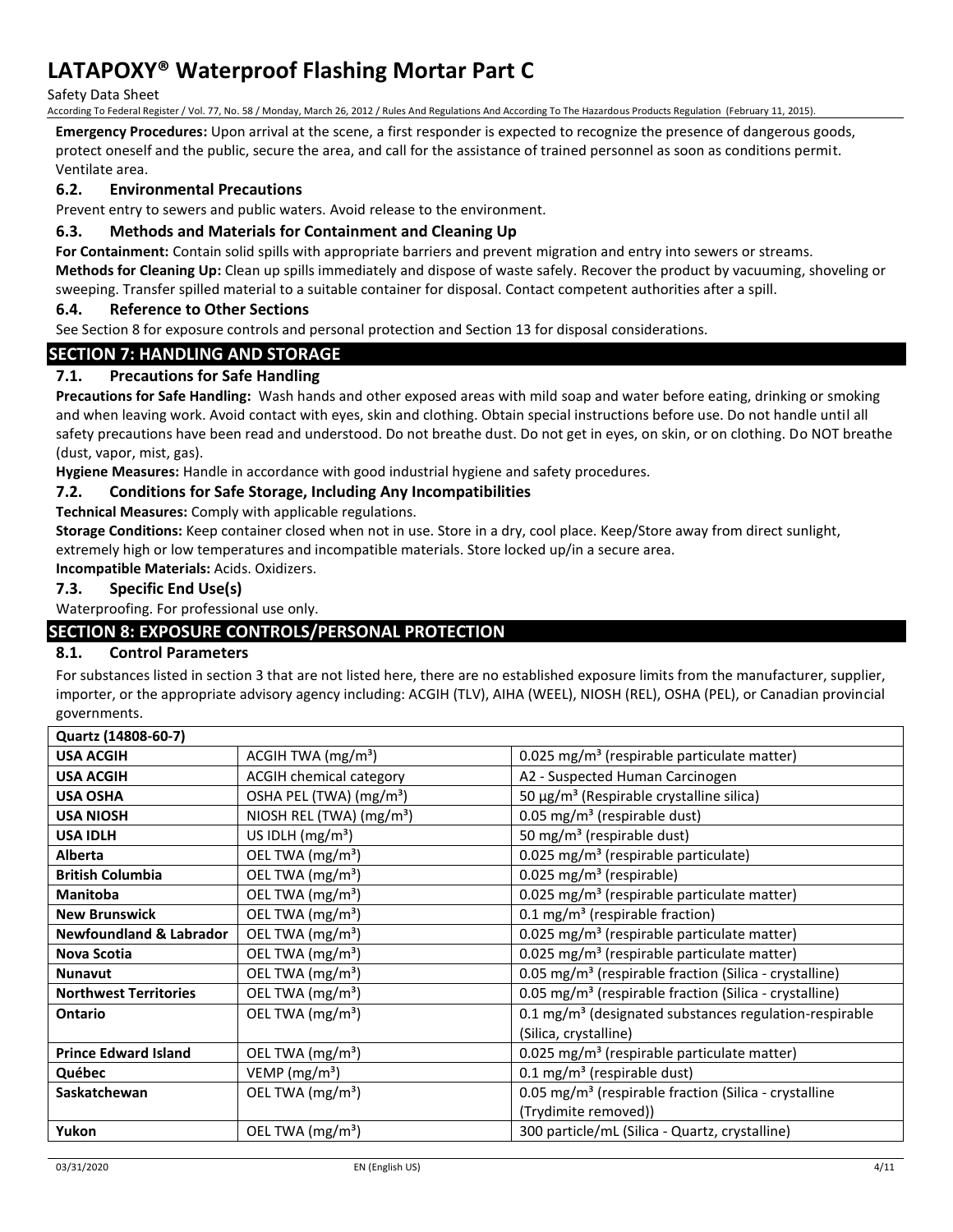Safety Data Sheet

According To Federal Register / Vol. 77, No. 58 / Monday, March 26, 2012 / Rules And Regulations And According To The Hazardous Products Regulation (February 11, 2015).

| Titanium dioxide (13463-67-7)          |                                                              |                                                                                       |
|----------------------------------------|--------------------------------------------------------------|---------------------------------------------------------------------------------------|
| <b>USA ACGIH</b>                       | ACGIH TWA (mg/m <sup>3</sup> )                               | 10 mg/m $3$                                                                           |
| <b>USA ACGIH</b>                       | <b>ACGIH chemical category</b>                               | Not Classifiable as a Human Carcinogen                                                |
| <b>USA OSHA</b>                        | OSHA PEL (TWA) (mg/m <sup>3</sup> )                          | 15 mg/m <sup>3</sup> (total dust)                                                     |
| <b>USA NIOSH</b>                       | NIOSH REL (TWA) (mg/m <sup>3</sup> )                         | 2.4 mg/m <sup>3</sup> (CIB 63-fine)                                                   |
|                                        |                                                              | 0.3 mg/m <sup>3</sup> (CIB 63-ultrafine, including engineered                         |
|                                        |                                                              | nanoscale)                                                                            |
| <b>USA IDLH</b>                        | US IDLH $(mg/m3)$                                            | 5000 mg/m <sup>3</sup>                                                                |
| <b>Alberta</b>                         | OEL TWA (mg/m <sup>3</sup> )                                 | 10 mg/m $3$                                                                           |
| <b>British Columbia</b>                | OEL TWA (mg/m <sup>3</sup> )                                 | 10 mg/m <sup>3</sup> (total dust)                                                     |
|                                        |                                                              | 3 mg/m <sup>3</sup> (respirable fraction)                                             |
| <b>Manitoba</b>                        | OEL TWA (mg/m <sup>3</sup> )                                 | 10 mg/m $3$                                                                           |
| <b>New Brunswick</b>                   | OEL TWA (mg/m <sup>3</sup> )                                 | 10 mg/m $3$                                                                           |
| <b>Newfoundland &amp; Labrador</b>     | OEL TWA (mg/m <sup>3</sup> )                                 | 10 mg/m $3$                                                                           |
| Nova Scotia                            | OEL TWA (mg/m <sup>3</sup> )                                 | $10 \text{ mg/m}^3$                                                                   |
| Nunavut                                | OEL STEL (mg/m <sup>3</sup> )                                | 20 mg/m $3$                                                                           |
| Nunavut                                | OEL TWA (mg/m <sup>3</sup> )                                 | $10 \text{ mg/m}^3$                                                                   |
| <b>Northwest Territories</b>           | OEL STEL (mg/m <sup>3</sup> )                                | 20 mg/m $3$                                                                           |
| <b>Northwest Territories</b>           | OEL TWA (mg/m <sup>3</sup> )                                 | $10 \text{ mg/m}^3$                                                                   |
| <b>Ontario</b>                         | OEL TWA (mg/m <sup>3</sup> )                                 | 10 mg/m $3$                                                                           |
| <b>Prince Edward Island</b>            | OEL TWA (mg/m <sup>3</sup> )                                 | 10 mg/m $3$                                                                           |
| Québec                                 | VEMP ( $mg/m3$ )                                             | 10 mg/m <sup>3</sup> (containing no Asbestos and <1% Crystalline                      |
|                                        |                                                              | silica-total dust)                                                                    |
| Saskatchewan                           | OEL STEL (mg/m <sup>3</sup> )                                | 20 mg/m $3$                                                                           |
| Saskatchewan                           | OEL TWA (mg/m <sup>3</sup> )                                 | 10 mg/m $3$                                                                           |
| Yukon                                  | OEL STEL (mg/m <sup>3</sup> )                                | $20 \text{ mg/m}^3$                                                                   |
| Yukon                                  | OEL TWA (mg/m <sup>3</sup> )                                 | 30 mppcf                                                                              |
|                                        |                                                              | 10 mg/ $m3$                                                                           |
| Carbon black (1333-86-4)               |                                                              |                                                                                       |
| <b>USA ACGIH</b>                       | ACGIH TWA (mg/m <sup>3</sup> )                               | 3 mg/m <sup>3</sup> (inhalable particulate matter)                                    |
| <b>USA ACGIH</b>                       | <b>ACGIH chemical category</b>                               | Confirmed Animal Carcinogen with Unknown Relevance to                                 |
|                                        |                                                              | Humans                                                                                |
| <b>USA OSHA</b>                        | OSHA PEL (TWA) (mg/m <sup>3</sup> )                          | 3.5 mg/ $m3$                                                                          |
| <b>USA NIOSH</b>                       | NIOSH REL (TWA) (mg/m <sup>3</sup> )                         | 3.5 mg/ $m3$                                                                          |
|                                        |                                                              | 0.1 mg/m <sup>3</sup> (Carbon black in presence of Polycyclic aromatic                |
|                                        |                                                              | hydrocarbons)                                                                         |
| <b>USA IDLH</b>                        | US IDLH $(mg/m3)$                                            | 1750 mg/m <sup>3</sup>                                                                |
| Alberta                                | OEL TWA (mg/m <sup>3</sup> )                                 | 3.5 mg/ $m3$<br>3 mg/m <sup>3</sup> (inhalable)                                       |
| <b>British Columbia</b><br>Manitoba    | OEL TWA (mg/m <sup>3</sup> )<br>OEL TWA (mg/m <sup>3</sup> ) | 3 mg/m <sup>3</sup> (inhalable particulate matter)                                    |
| <b>New Brunswick</b>                   | OEL TWA (mg/m <sup>3</sup> )                                 | 3.5 mg/ $m3$                                                                          |
| <b>Newfoundland &amp; Labrador</b>     | OEL TWA (mg/m <sup>3</sup> )                                 | 3 mg/m <sup>3</sup> (inhalable particulate matter)                                    |
|                                        | OEL TWA (mg/m <sup>3</sup> )                                 | 3 mg/m <sup>3</sup> (inhalable particulate matter)                                    |
| Nova Scotia<br><b>Nunavut</b>          | OEL STEL (mg/m <sup>3</sup> )                                | 7 mg/ $m3$                                                                            |
| Nunavut                                | OEL TWA (mg/m <sup>3</sup> )                                 | 3.5 mg/ $m3$                                                                          |
| <b>Northwest Territories</b>           | OEL STEL (mg/m <sup>3</sup> )                                | 7 mg/ $m3$                                                                            |
| <b>Northwest Territories</b>           | OEL TWA (mg/m <sup>3</sup> )                                 | 3.5 mg/ $m3$                                                                          |
|                                        |                                                              |                                                                                       |
| Ontario<br><b>Prince Edward Island</b> | OEL TWA (mg/m <sup>3</sup> )<br>OEL TWA (mg/m <sup>3</sup> ) | 3 mg/m <sup>3</sup> (inhalable)<br>3 mg/m <sup>3</sup> (inhalable particulate matter) |
|                                        | VEMP (mg/m <sup>3</sup> )                                    | 3.5 mg/ $m3$                                                                          |
| Québec<br>Saskatchewan                 | OEL STEL (mg/m <sup>3</sup> )                                | 7 mg/ $m3$                                                                            |
|                                        |                                                              | 3.5 mg/ $m3$                                                                          |
| Saskatchewan                           | OEL TWA (mg/m <sup>3</sup> )                                 |                                                                                       |

03/31/2020 EN (English US) 5/11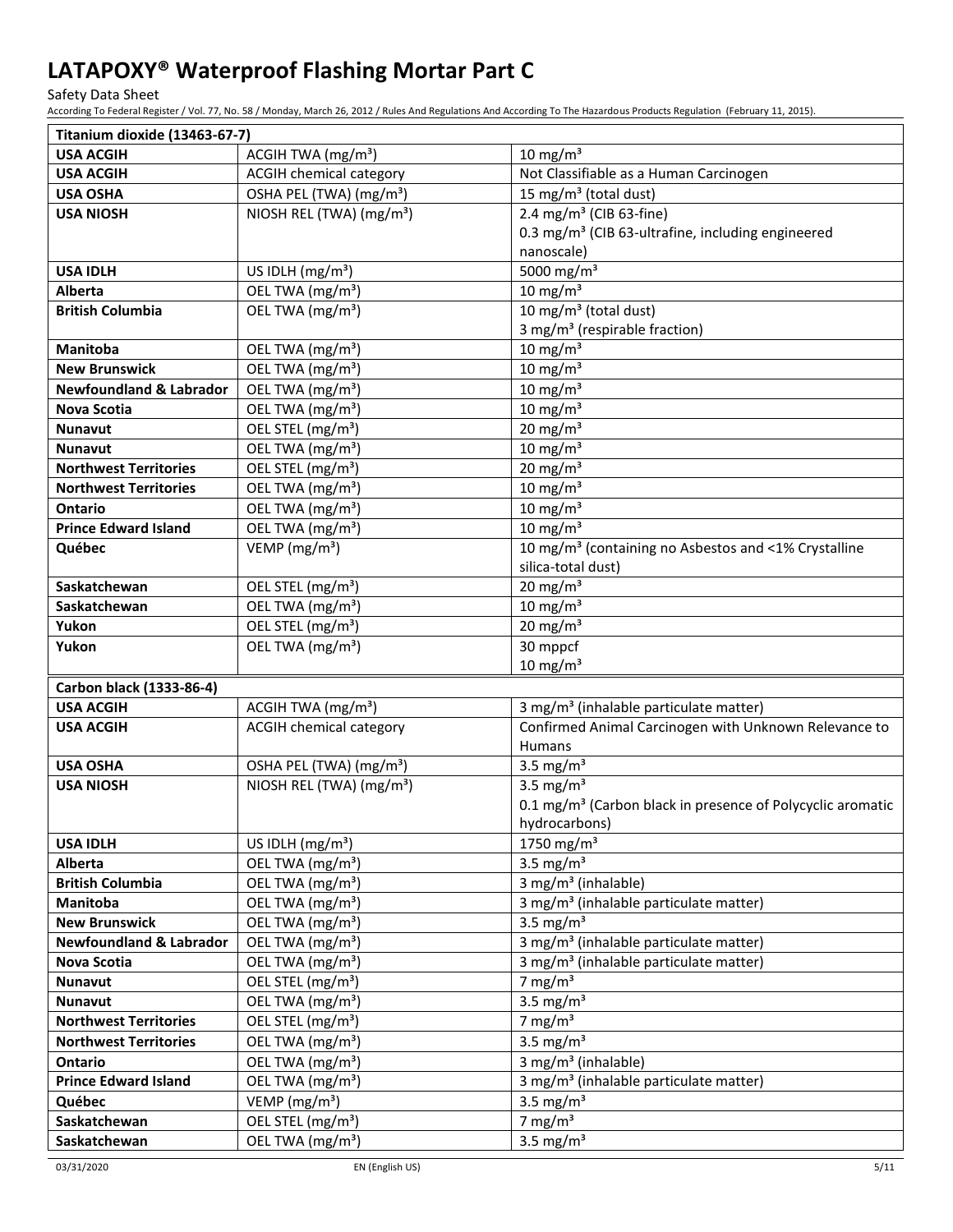Safety Data Sheet

According To Federal Register / Vol. 77, No. 58 / Monday, March 26, 2012 / Rules And Regulations And According To The Hazardous Products Regulation (February 11, 2015).

| Yukon                                        | OEL STEL (mg/m <sup>3</sup> )        | 7 mg/ $m3$                                                     |
|----------------------------------------------|--------------------------------------|----------------------------------------------------------------|
| Yukon                                        | OEL TWA (mg/m <sup>3</sup> )         | 3.5 mg/ $m3$                                                   |
| Stearic acid (57-11-4)                       |                                      |                                                                |
| <b>USA ACGIH</b>                             | ACGIH TWA (mg/m <sup>3</sup> )       | 10 mg/m <sup>3</sup> (inhalable particulate matter (Stearates) |
|                                              |                                      | 3 mg/m <sup>3</sup> (respirable particulate matter (Stearates) |
| <b>British Columbia</b>                      | OEL TWA (mg/m <sup>3</sup> )         | 10 mg/m <sup>3</sup> (Stearates)                               |
| <b>Manitoba</b>                              | OEL TWA $(mg/m3)$                    | 10 mg/m <sup>3</sup> (inhalable particulate matter (Stearates) |
|                                              |                                      | 3 mg/m <sup>3</sup> (respirable particulate matter (Stearates) |
| <b>Newfoundland &amp; Labrador</b>           | OEL TWA (mg/m <sup>3</sup> )         | 10 mg/m <sup>3</sup> (inhalable particulate matter (Stearates) |
|                                              |                                      | 3 mg/m <sup>3</sup> (respirable particulate matter (Stearates) |
| <b>Nova Scotia</b>                           | OEL TWA $(mg/m3)$                    | 10 mg/m <sup>3</sup> (inhalable particulate matter (Stearates) |
|                                              |                                      | 3 mg/m <sup>3</sup> (respirable particulate matter (Stearates) |
| <b>Prince Edward Island</b>                  | OEL TWA (mg/m <sup>3</sup> )         | 10 mg/m <sup>3</sup> (inhalable particulate matter (Stearates) |
|                                              |                                      | 3 mg/m <sup>3</sup> (respirable particulate matter (Stearates) |
| Carbonic acid, calcium salt (1:1) (471-34-1) |                                      |                                                                |
| <b>USA NIOSH</b>                             | NIOSH REL (TWA) (mg/m <sup>3</sup> ) | 10 mg/m <sup>3</sup> (total dust)                              |
|                                              |                                      | 5 mg/m <sup>3</sup> (respirable dust)                          |
| Alberta                                      | OEL TWA (mg/m <sup>3</sup> )         | $10 \text{ mg/m}^3$                                            |
| <b>Nunavut</b>                               | OEL STEL (mg/m <sup>3</sup> )        | 20 mg/m <sup>3</sup> (Limestone)                               |
| <b>Nunavut</b>                               | OEL TWA (mg/m <sup>3</sup> )         | 10 mg/m <sup>3</sup> (Limestone)                               |
| <b>Northwest Territories</b>                 | OEL STEL (mg/m <sup>3</sup> )        | 20 mg/m <sup>3</sup> (Limestone)                               |
| <b>Northwest Territories</b>                 | OEL TWA (mg/m <sup>3</sup> )         | 10 mg/m <sup>3</sup> (Limestone)                               |
| Québec                                       | VEMP ( $mg/m3$ )                     | 10 mg/m <sup>3</sup> (total dust)                              |
| Saskatchewan                                 | OEL STEL (mg/m <sup>3</sup> )        | 20 mg/m <sup>3</sup> (Limestone)                               |
| Saskatchewan                                 | OEL TWA (mg/m <sup>3</sup> )         | 10 mg/m <sup>3</sup> (Limestone)                               |
| Yukon                                        | OEL STEL (mg/m <sup>3</sup> )        | 20 mg/m $3$                                                    |
| Yukon                                        | OEL TWA (mg/m <sup>3</sup> )         | 30 mppcf                                                       |
|                                              |                                      | $10 \text{ mg/m}^3$                                            |

### **8.2. Exposure Controls**

**Appropriate Engineering Controls:** Suitable eye/body wash equipment should be available in the vicinity of any potential exposure. Ensure adequate ventilation, especially in confined areas. Ensure all national/local regulations are observed.

**Personal Protective Equipment:** Gloves. Protective clothing. Protective goggles. Insufficient ventilation: wear respiratory protection.



**Materials for Protective Clothing:** Chemically resistant materials and fabrics.

**Hand Protection:** Wear protective gloves.

**Eye and Face Protection:** Chemical safety goggles.

**Skin and Body Protection:** Wear suitable protective clothing.

**Respiratory Protection:** If exposure limits are exceeded or irritation is experienced, approved respiratory protection should be worn. In case of inadequate ventilation, oxygen deficient atmosphere, or where exposure levels are not known wear approved respiratory protection.

**Other Information:** When using, do not eat, drink or smoke.

| SECTION 9: PHYSICAL AND CHEMICAL PROPERTIES                          |                  |  |
|----------------------------------------------------------------------|------------------|--|
| <b>Information on Basic Physical and Chemical Properties</b><br>9.1. |                  |  |
| <b>Physical State</b>                                                | : Solid          |  |
| Appearance                                                           | Off-white powder |  |
| Odor                                                                 | None             |  |
| <b>Odor Threshold</b>                                                | Not available    |  |
| рH                                                                   | Not available    |  |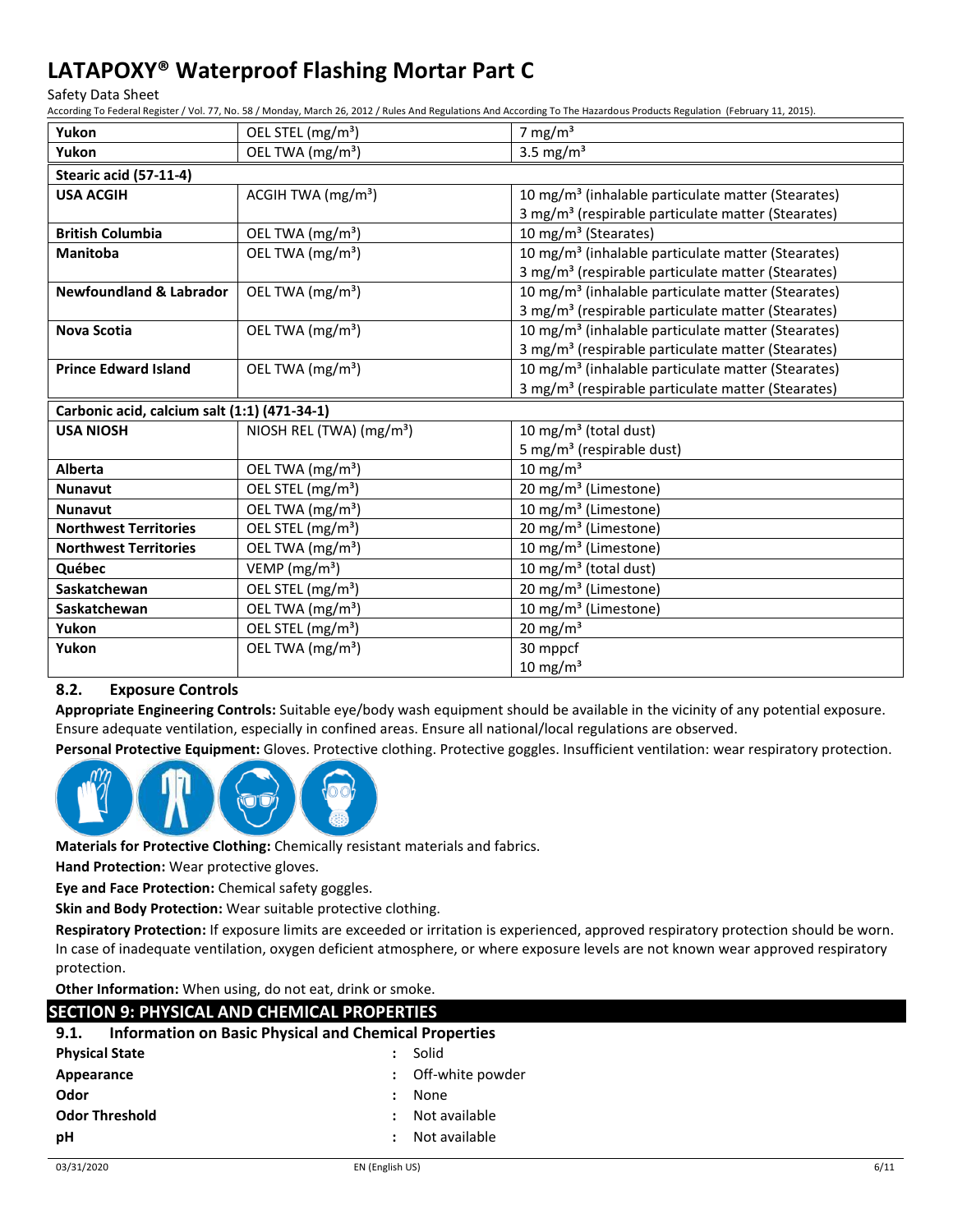Safety Data Sheet

According To Federal Register / Vol. 77, No. 58 / Monday, March 26, 2012 / Rules And Regulations And According To The Hazardous Products Regulation (February 11, 2015).

| <b>Evaporation Rate</b>                       | $\ddot{\phantom{a}}$ | Not available    |
|-----------------------------------------------|----------------------|------------------|
| <b>Melting Point</b>                          | ÷                    | Not available    |
| <b>Freezing Point</b>                         |                      | Not available    |
| <b>Boiling Point</b>                          |                      | Not available    |
| <b>Flash Point</b>                            |                      | Not available    |
| <b>Auto-ignition Temperature</b>              |                      | Not available    |
| <b>Decomposition Temperature</b>              | $\ddot{\phantom{a}}$ | Not available    |
| Flammability (solid, gas)                     |                      | Not available    |
| Lower Flammable Limit                         |                      | Not available    |
| Upper Flammable Limit                         | $\ddot{\phantom{a}}$ | Not available    |
| <b>Vapor Pressure</b>                         |                      | Not available    |
| <b>Relative Vapor Density at 20°C</b>         | $\ddot{\phantom{a}}$ | Not available    |
| <b>Relative Density</b>                       | ٠                    | Not available    |
| <b>Specific Gravity</b>                       |                      | 2.3              |
| Solubility                                    | $\ddot{\phantom{a}}$ | Water: Insoluble |
| <b>Partition Coefficient: N-Octanol/Water</b> | ÷                    | Not available    |
| <b>Viscosity</b>                              | $\ddot{\phantom{a}}$ | Not available    |
|                                               |                      |                  |

### **SECTION 10: STABILITY AND REACTIVITY**

**10.1. Reactivity:** Quartz (silica) will dissolve in hydroflouric acid producing a corrosive gas, silicon tetrafluoride.

**10.2. Chemical Stability:** Stable under recommended handling and storage conditions (see section 7).

**10.3. Possibility of Hazardous Reactions:** Hazardous polymerization will not occur.

**10.4. Conditions to Avoid:** Direct sunlight, extremely high or low temperatures, and incompatible materials. Avoid creating or spreading dust.

**10.5. Incompatible Materials:** Acids. Oxidizers.

**10.6. Hazardous Decomposition Products:** Not expected to decompose under ambient conditions.

### **SECTION 11: TOXICOLOGICAL INFORMATION**

#### **11.1. Information on Toxicological Effects - Product**

**Acute Toxicity (Oral):** Not classified

**Acute Toxicity (Dermal):** Not classified

**Acute Toxicity (Inhalation):** Not classified

**LD50 and LC50 Data:** Not available

**Skin Corrosion/Irritation:** Not classified

**Eye Damage/Irritation:** Not classified

**Respiratory or Skin Sensitization:** Not classified

**Germ Cell Mutagenicity:** Not classified

**Carcinogenicity:** May cause cancer (Inhalation).

**Specific Target Organ Toxicity (Repeated Exposure):** Causes damage to organs (lungs) through prolonged or repeated exposure (Inhalation).

**Reproductive Toxicity:** Suspected of damaging fertility or the unborn child.

**Specific Target Organ Toxicity (Single Exposure):** May cause respiratory irritation.

**Aspiration Hazard:** Not classified

**Symptoms/Injuries After Inhalation:** Irritation of the respiratory tract and the other mucous membranes. The three types of silicosis include: 1) Simple chronic silicosis – which results from long-term exposure (more than 20 years) to low amounts of respirable crystalline silica. Nodules of chronic inflammation and scarring provoked by the respirable crystalline silica form in the lungs and chest lymph nodes. This disease may feature breathlessness and may resemble chronic obstructive pulmonary disease (COPD); 2) Accelerated silicosis – occurs after exposure to larger amounts of respirable crystalline silica over a shorter period of time (5-15 years); 3) Acute silicosis – results from short-term exposure to very large amounts of respirable crystalline silica. The lungs become very inflamed and may fill with fluid, causing severe shortness of breath and low blood oxygen levels. Inflammation, scarring, and symptoms progress faster in accelerated silicosis than in simple silicosis. Progressive massive fibrosis may occur in simple or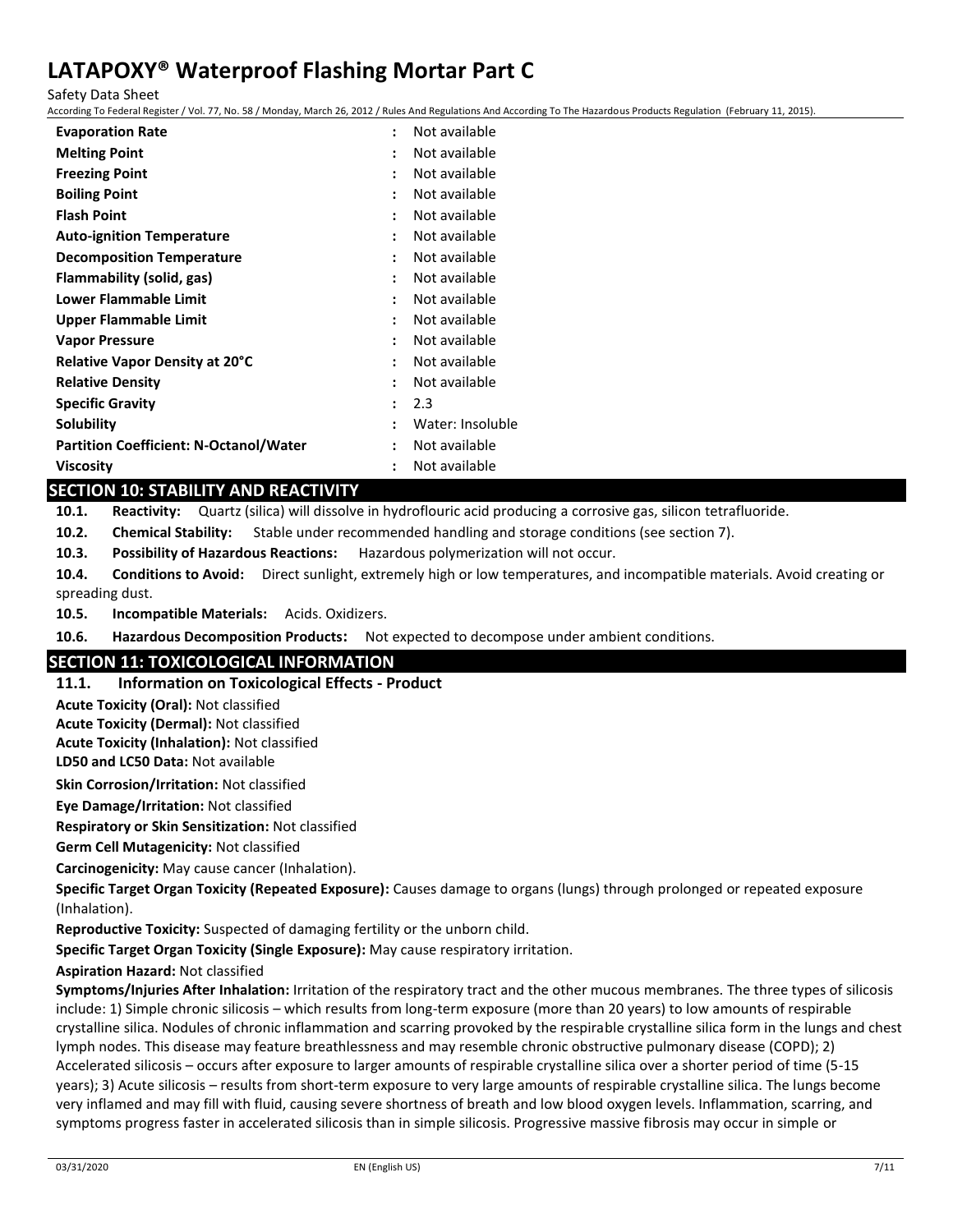#### Safety Data Sheet

According To Federal Register / Vol. 77, No. 58 / Monday, March 26, 2012 / Rules And Regulations And According To The Hazardous Products Regulation (February 11, 2015).

accelerated silicosis, but is more common in the accelerated form. Progressive massive fibrosis results from severe scarring and leads to the destruction of normal lung structures.

**Symptoms/Injuries After Skin Contact:** Prolonged exposure may cause skin irritation.

**Symptoms/Injuries After Eye Contact:** May cause slight irritation to eyes.

**Symptoms/Injuries After Ingestion:** Ingestion may cause adverse effects.

**Chronic Symptoms:** Causes damage to organs (lungs) through prolonged or repeated exposure (Inhalation). Suspected of damaging fertility or the unborn child. Some studies show that exposure to respirable crystalline silica (without silicosis) or that the disease silicosis may be associated with the increased incidence of several autoimmune disorders such as scleroderma (thickening of the skin), systemic lupus erythematosus, rheumatoid arthritis and diseases affecting the kidneys. Silicosis increases the risk of tuberculosis. Some studies show an increased incidence of chronic kidney disease and end-stage renal disease in workers exposed to respirable crystalline silica. May cause cancer by inhalation. Repeated or prolonged exposure to titanium dioxide dust via inhalation is suspected of causing cancer of the respiratory tract. Carbon black is classified under the IARC as 2B, "possibly carcinogenic to humans" and under ACGIH as A3 "confirmed animal carcinogen with unknown relevance to humans".

#### **11.2. Information on Toxicological Effects - Ingredient(s)**

#### **LD50 and LC50 Data:**

| Quartz (14808-60-7)                                                   |                                               |  |
|-----------------------------------------------------------------------|-----------------------------------------------|--|
| LD50 Oral Rat                                                         | > 5000 mg/kg                                  |  |
| <b>LD50 Dermal Rat</b>                                                | > 5000 mg/kg                                  |  |
| Titanium dioxide (13463-67-7)                                         |                                               |  |
| <b>LD50 Oral Rat</b>                                                  | > 10000 mg/kg                                 |  |
| Carbon black (1333-86-4)                                              |                                               |  |
| <b>LD50 Oral Rat</b>                                                  | > 8000 mg/kg                                  |  |
| Extracts, petroleum, heavy paraffinic distillate solvent (64742-04-7) |                                               |  |
| LD50 Oral Rat                                                         | > 2000 mg/kg                                  |  |
| <b>LD50 Dermal Rabbit</b>                                             | > 2000 mg/kg                                  |  |
| Stearic acid (57-11-4)                                                |                                               |  |
| LD50 Oral Rat                                                         | > 5000 mg/kg                                  |  |
| <b>LD50 Dermal Rat</b>                                                | > 2000 mg/kg                                  |  |
| Carbonic acid, calcium salt (1:1) (471-34-1)                          |                                               |  |
| <b>LD50 Oral Rat</b>                                                  | 6450 mg/kg                                    |  |
| Quartz (14808-60-7)                                                   |                                               |  |
| <b>IARC Group</b>                                                     | $\mathbf{1}$                                  |  |
| <b>National Toxicology Program (NTP) Status</b>                       | Known Human Carcinogens.                      |  |
| <b>OSHA Hazard Communication Carcinogen List</b>                      | In OSHA Hazard Communication Carcinogen list. |  |
| Titanium dioxide (13463-67-7)                                         |                                               |  |
| <b>IARC Group</b>                                                     | 2B                                            |  |
| <b>OSHA Hazard Communication Carcinogen List</b>                      | In OSHA Hazard Communication Carcinogen list. |  |
| Carbon black (1333-86-4)                                              |                                               |  |
| <b>IARC Group</b>                                                     | 2B                                            |  |
| <b>OSHA Hazard Communication Carcinogen List</b>                      | In OSHA Hazard Communication Carcinogen list. |  |
|                                                                       |                                               |  |

# **SECTION 12: ECOLOGICAL INFORMATION**

**12.1. Toxicity**

**Ecology - General:** Harmful to aquatic life with long lasting effects.

**Carbon black (1333-86-4) EC50 Daphnia 1** 5600 mg/l (Exposure time: 24 h - Species: Daphnia magna) **Extracts, petroleum, heavy paraffinic distillate solvent (64742-04-7) EC50 Daphnia 1 1.4 mg/l (Exposure time: 48 h - Species: Daphnia magna) 12.2. Persistence and Degradability LATAPOXY® Waterproof Flashing Mortar Part C** 

| <b>Persistence and Degradability</b> | May cause long-term adverse effects in the environment. |
|--------------------------------------|---------------------------------------------------------|
|                                      |                                                         |
|                                      |                                                         |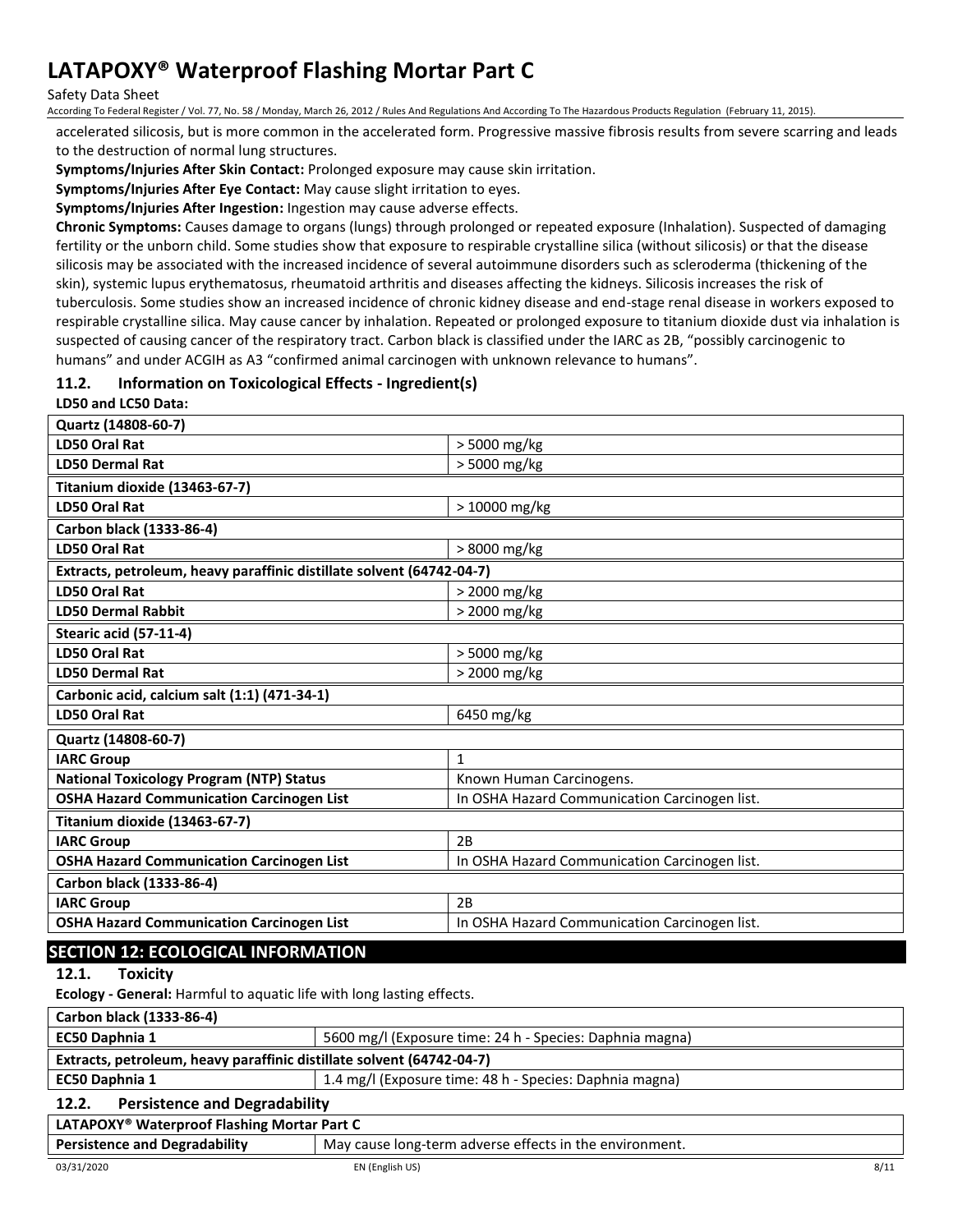Safety Data Sheet

According To Federal Register / Vol. 77, No. 58 / Monday, March 26, 2012 / Rules And Regulations And According To The Hazardous Products Regulation (February 11, 2015).

| <b>Bioaccumulative Potential</b><br>12.3.                             |                      |  |
|-----------------------------------------------------------------------|----------------------|--|
| LATAPOXY <sup>®</sup> Waterproof Flashing Mortar Part C               |                      |  |
| <b>Bioaccumulative Potential</b>                                      | Not established.     |  |
| Extracts, petroleum, heavy paraffinic distillate solvent (64742-04-7) |                      |  |
| Log Pow                                                               | $> 0.5$ (at 20 °C)   |  |
| Carbonic acid, calcium salt (1:1) (471-34-1)                          |                      |  |
| <b>BCF Fish 1</b>                                                     | (no bioaccumulation) |  |
| <b>Mobility in Soil</b><br>12.4.                                      |                      |  |
| Stearic acid (57-11-4)                                                |                      |  |
| Log Koc                                                               | 51.05                |  |

#### **12.5. Other Adverse Effects**

**Other Information:** Avoid release to the environment.

#### **SECTION 13: DISPOSAL CONSIDERATIONS**

#### **13.1. Waste treatment methods**

**Waste Disposal Recommendations:** Dispose of contents/container in accordance with local, regional, national, territorial, provincial, and international regulations.

**Additional Information:** Container may remain hazardous when empty. Continue to observe all precautions.

**Ecology - Waste Materials:** Avoid release to the environment. This material is hazardous to the aquatic environment. Keep out of sewers and waterways.

### **SECTION 14: TRANSPORT INFORMATION**

The shipping description(s) stated herein were prepared in accordance with certain assumptions at the time the SDS was authored, and can vary based on a number of variables that may or may not have been known at the time the SDS was issued.

- **14.1.** In Accordance with DOT Not regulated for transport
- 14.2. In Accordance with IMDG Not regulated for transport

14.3. In Accordance with IATA Not regulated for transport

14.4. In Accordance with TDG Not regulated for transport

### **SECTION 15: REGULATORY INFORMATION**

### **15.1. US Federal Regulations**

| LATAPOXY <sup>®</sup> Waterproof Flashing Mortar Part C |                                                                    |
|---------------------------------------------------------|--------------------------------------------------------------------|
| <b>SARA Section 311/312 Hazard Classes</b>              | Health hazard - Specific target organ toxicity (single or repeated |
|                                                         | exposure)                                                          |
|                                                         | Health hazard - Carcinogenicity                                    |
|                                                         | Health hazard - Reproductive toxicity                              |
|                                                         |                                                                    |

**Quartz (14808-60-7)**

Listed on the United States TSCA (Toxic Substances Control Act) inventory

**Titanium dioxide (13463-67-7)**

Listed on the United States TSCA (Toxic Substances Control Act) inventory

**Carbon black (1333-86-4)**

Listed on the United States TSCA (Toxic Substances Control Act) inventory

**Extracts, petroleum, heavy paraffinic distillate solvent (64742-04-7)**

Listed on the United States TSCA (Toxic Substances Control Act) inventory

**Stearic acid (57-11-4)**

Listed on the United States TSCA (Toxic Substances Control Act) inventory

**Carbonic acid, calcium salt (1:1) (471-34-1)**

Listed on the United States TSCA (Toxic Substances Control Act) inventory

#### **15.2. US State Regulations**

#### **California Proposition 65**

**WARNING:** This product can expose you to Quartz, which is known to the State of California to cause cancer. For more information go to www.P65Warnings.ca.gov.

 $\sqrt{N}$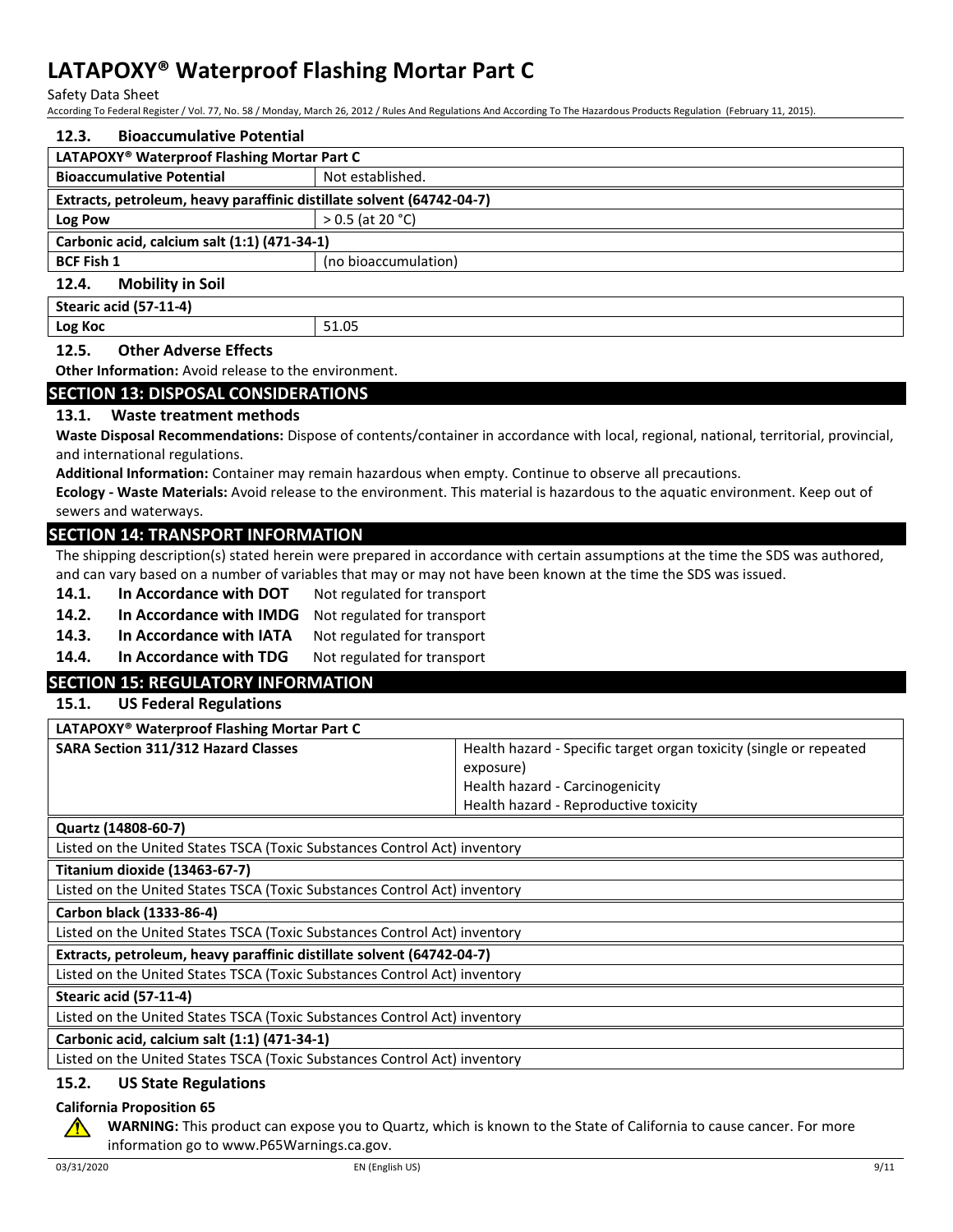Safety Data Sheet

According To Federal Register / Vol. 77, No. 58 / Monday, March 26, 2012 / Rules And Regulations And According To The Hazardous Products Regulation (February 11, 2015).

| <b>Chemical Name (CAS No.)</b>                                                | Carcinogenicity    | Developmental<br><b>Toxicity</b>  | <b>Female Reproductive</b><br><b>Toxicity</b>                                         | <b>Male Reproductive</b><br><b>Toxicity</b> |  |
|-------------------------------------------------------------------------------|--------------------|-----------------------------------|---------------------------------------------------------------------------------------|---------------------------------------------|--|
| Quartz (14808-60-7)                                                           | Χ                  |                                   |                                                                                       |                                             |  |
| Titanium dioxide (13463-67-7)                                                 | $\pmb{\mathsf{X}}$ |                                   |                                                                                       |                                             |  |
| Carbon black (1333-86-4)                                                      | X                  |                                   |                                                                                       |                                             |  |
| Quartz (14808-60-7)                                                           |                    |                                   |                                                                                       |                                             |  |
| U.S. - Massachusetts - Right To Know List                                     |                    |                                   |                                                                                       |                                             |  |
| U.S. - New Jersey - Right to Know Hazardous Substance List                    |                    |                                   |                                                                                       |                                             |  |
| U.S. - Pennsylvania - RTK (Right to Know) List                                |                    |                                   |                                                                                       |                                             |  |
| Titanium dioxide (13463-67-7)                                                 |                    |                                   |                                                                                       |                                             |  |
| U.S. - Massachusetts - Right To Know List                                     |                    |                                   |                                                                                       |                                             |  |
| U.S. - New Jersey - Right to Know Hazardous Substance List                    |                    |                                   |                                                                                       |                                             |  |
| U.S. - Pennsylvania - RTK (Right to Know) List                                |                    |                                   |                                                                                       |                                             |  |
| Carbon black (1333-86-4)                                                      |                    |                                   |                                                                                       |                                             |  |
| U.S. - Massachusetts - Right To Know List                                     |                    |                                   |                                                                                       |                                             |  |
| U.S. - New Jersey - Right to Know Hazardous Substance List                    |                    |                                   |                                                                                       |                                             |  |
| U.S. - Pennsylvania - RTK (Right to Know) - Special Hazardous Substances      |                    |                                   |                                                                                       |                                             |  |
| U.S. - Pennsylvania - RTK (Right to Know) List                                |                    |                                   |                                                                                       |                                             |  |
| Extracts, petroleum, heavy paraffinic distillate solvent (64742-04-7)         |                    |                                   |                                                                                       |                                             |  |
| U.S. - Massachusetts - Right To Know List                                     |                    |                                   |                                                                                       |                                             |  |
| 15.3.<br><b>Canadian Regulations</b>                                          |                    |                                   |                                                                                       |                                             |  |
| Quartz (14808-60-7)                                                           |                    |                                   |                                                                                       |                                             |  |
| Listed on the Canadian DSL (Domestic Substances List)                         |                    |                                   |                                                                                       |                                             |  |
| Titanium dioxide (13463-67-7)                                                 |                    |                                   |                                                                                       |                                             |  |
| Listed on the Canadian DSL (Domestic Substances List)                         |                    |                                   |                                                                                       |                                             |  |
| Carbon black (1333-86-4)                                                      |                    |                                   |                                                                                       |                                             |  |
| Listed on the Canadian DSL (Domestic Substances List)                         |                    |                                   |                                                                                       |                                             |  |
| Extracts, petroleum, heavy paraffinic distillate solvent (64742-04-7)         |                    |                                   |                                                                                       |                                             |  |
| Listed on the Canadian DSL (Domestic Substances List)                         |                    |                                   |                                                                                       |                                             |  |
| Stearic acid (57-11-4)                                                        |                    |                                   |                                                                                       |                                             |  |
| Listed on the Canadian DSL (Domestic Substances List)                         |                    |                                   |                                                                                       |                                             |  |
| Carbonic acid, calcium salt (1:1) (471-34-1)                                  |                    |                                   |                                                                                       |                                             |  |
| Listed on the Canadian DSL (Domestic Substances List)                         |                    |                                   |                                                                                       |                                             |  |
| SECTION 16: OTHER INFORMATION, INCLUDING DATE OF PREPARATION OR LAST REVISION |                    |                                   |                                                                                       |                                             |  |
| Date of Preparation or Latest                                                 | : 03/31/2020       |                                   |                                                                                       |                                             |  |
| <b>Revision</b>                                                               |                    |                                   |                                                                                       |                                             |  |
| <b>Other Information</b>                                                      |                    |                                   | : This document has been prepared in accordance with the SDS requirements of the OSHA |                                             |  |
|                                                                               |                    |                                   | Hazard Communication Standard 29 CFR 1910.1200 and Canada's Hazardous Products        |                                             |  |
|                                                                               |                    | Regulations (HPR) SOR/2015-17.    |                                                                                       |                                             |  |
| <b>GHS Full Text Phrases:</b>                                                 |                    |                                   |                                                                                       |                                             |  |
| <b>Aquatic Acute 2</b>                                                        |                    |                                   | Hazardous to the aquatic environment - Acute Hazard Category 2                        |                                             |  |
| <b>Aquatic Acute 3</b>                                                        |                    |                                   | Hazardous to the aquatic environment - Acute Hazard Category 3                        |                                             |  |
| <b>Aquatic Chronic 3</b>                                                      |                    |                                   | Hazardous to the aquatic environment - Chronic Hazard Category 3                      |                                             |  |
| Carc. 1A                                                                      |                    | Carcinogenicity Category 1A       |                                                                                       |                                             |  |
| Carc. 1B                                                                      |                    | Carcinogenicity Category 1B       |                                                                                       |                                             |  |
| Carc. 2                                                                       |                    | <b>Carcinogenicity Category 2</b> |                                                                                       |                                             |  |
| Comb. Dust                                                                    | Combustible Dust   |                                   |                                                                                       |                                             |  |

STOT RE 1 Specific target organ toxicity (repeated exposure) Category 1

Repr. 2 **Reproductive toxicity Category 2** Reproductive toxicity Category 2